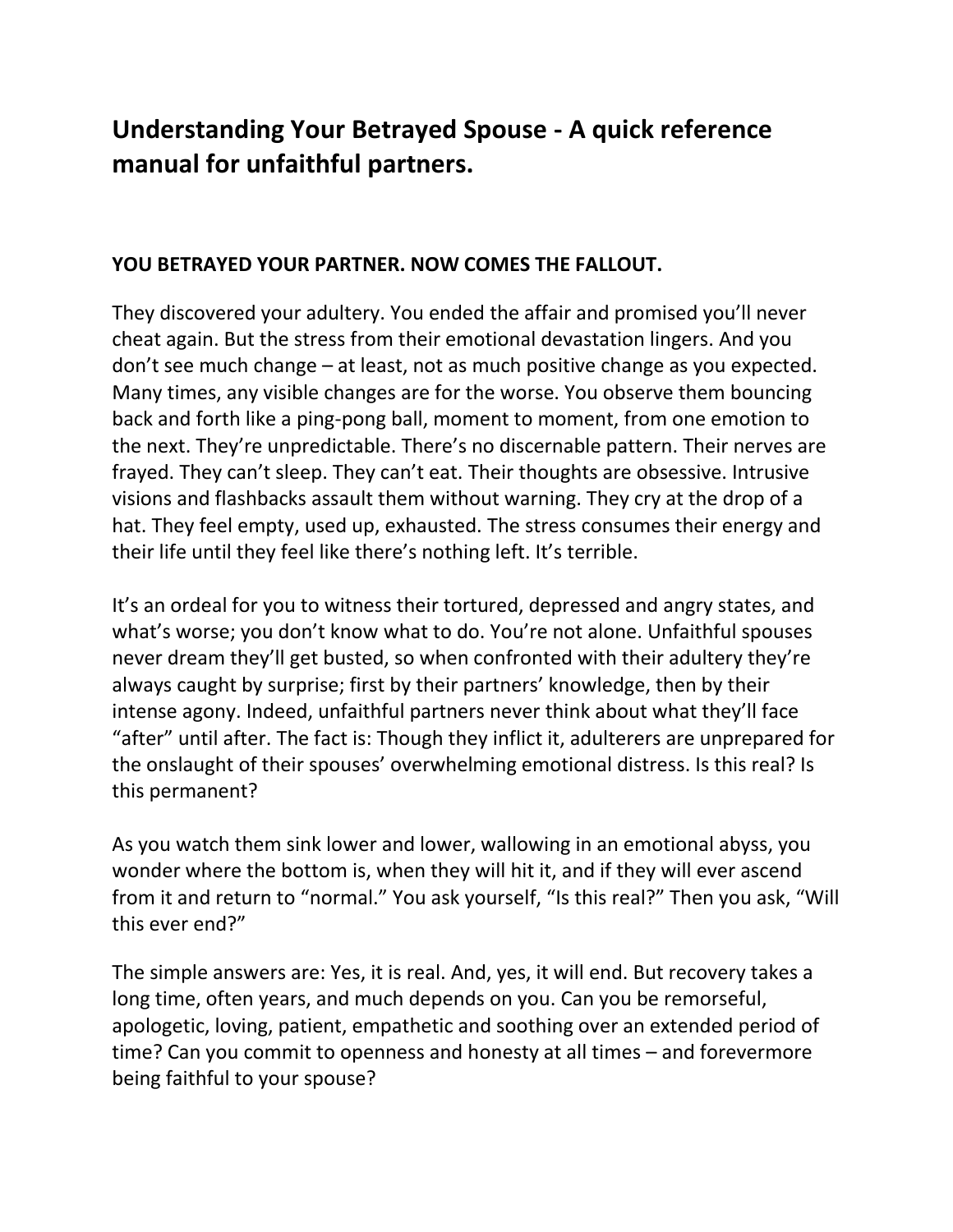Be honest with yourself: If you can't or don't want to get over your affair, if you don't feel shame and remorse, and if you can't generously provide appropriate support to your spouse, then now is the time to consider ending your marriage and spare your marital partner further pain. (If this is the case, you need not read any further.)

But if you have put the affair permanently behind you, if you feel and can freely express your remorse and shame for your unfaithfulness, and if you can commit to supporting your spouse through their excruciating anguish, then you have an excellent chance of rebuilding from this disaster you've wrought to a happy, satisfying, caring and loving marriage. The following is intended to help you help your partner, and in turn yourself, through this horrible time and jumpstart your journey to recovery.

# **So, take a couple of deep breaths… and let's start with three foundational facts:**

- **What you're seeing in your spouse is a normal reaction to a life-changing event.**
- **Your spouse needs to grieve for as long as it takes in order to recover and heal.**
- **You can be a positive influence on their recovery.**

**Now, go back and reread them several times. Let them really sink in. When you can repeat them without looking, continue.** 

### **Your first mission is to learn.**

Learning about your partner's myriad reactions to your betrayal allows you to recognize, understand and properly respond to them as they occur. Doing so will help you get through this horrible initial stage, which can last a long time.

Below you'll find a little of what your spouse is probably experiencing. They may shift from one reaction to another, or they could experience multiple reactions concurrently. And don't be surprised if they return to previous states many times. Where applicable, we've added some tips to help you to assist your partner through this. In some cases, however, there may be little for you to do except to simply "be there."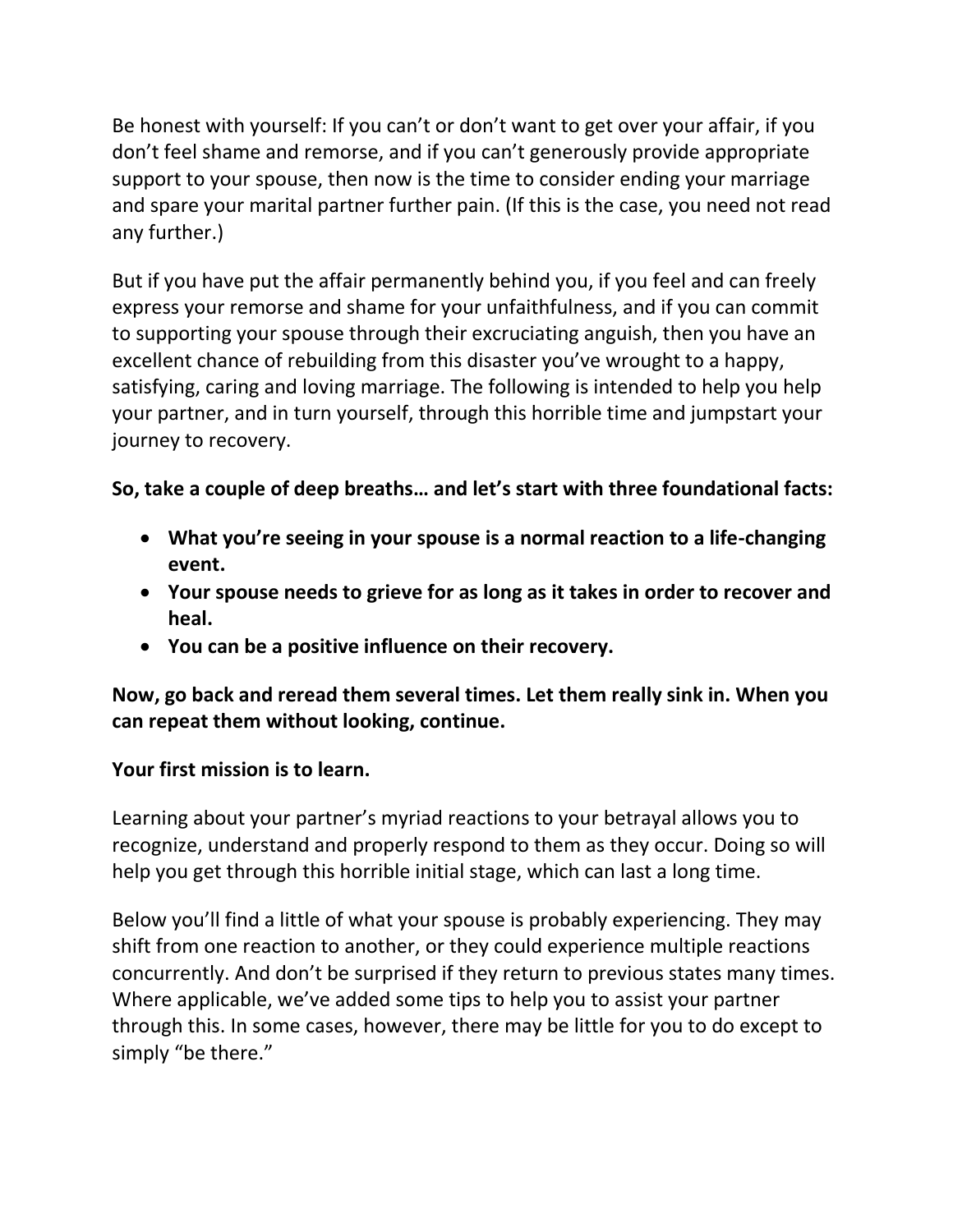Most importantly, remember at all times: Your infidelity has traumatized your spouse. Act accordingly.

#### **SECTION 1 - THE WILD PATCHWORK OF EMOTIONS**

**DISBELIEF**: They expect to wake up any minute from this nightmare. It can't be true. They don't believe it. This is natural. They trusted you and don't want to believe you did what you did. It is common for this to occur in the very first moments of discovery. (Note: If some time elapsed between the discovery of your affair and the confrontation, you may have missed this when it happened, but it is also possible for your spouse to return to disbelief.)

**SHOCK:** They are numb and often seem dazed. Their emotions are frozen. Their senses are dulled. They go through the motions mechanically, robotically, but can't seem to apply sufficient concentration to their day-to-day lives.

**REALITY:** "Oh my God. It really happened." They feel they're getting worse. Actually, reality has just set in. It's as if a ton of bricks just fell on them and they're buried beneath them. They don't know where to turn, or can't. Don't discount the likelihood that they feel shamed by your infidelity. So, they may be reluctant to seek support from friends and family. Be available to them for emotional support and encourage them to talk freely with anyone they choose. Suggest therapy as a means to help them through their trauma, but never accuse them of "being irrational" or "acting crazy." Be supportive and encouraging. Commend them for seeking help.

**CONFUSION:** They're disoriented. They can't think straight. They become impatient, disorganized and forgetful. More frequently than usual they go to a room to retrieve something, but once they get there they can't remember what it was. This is very upsetting to them. Bear with them. Be gentle and be helpful. Help them find their misplaced purse or locate their lost keys. Know that they will eventually come out of the fog. Also be aware that their confusion, as with other states listed here, may be set off or magnified by certain "triggers." (Note: Read more about "triggers" below.)

**PHYSICAL SYMPTOMS:** They may sleep or eat too little – or too much. They may suffer physical aches and pains, numbness or weakness. They may feel unusually tense and develop headaches, abnormal tics, twitching or shaking. They may feel sick to their stomach and vomit, or their digestive system may react with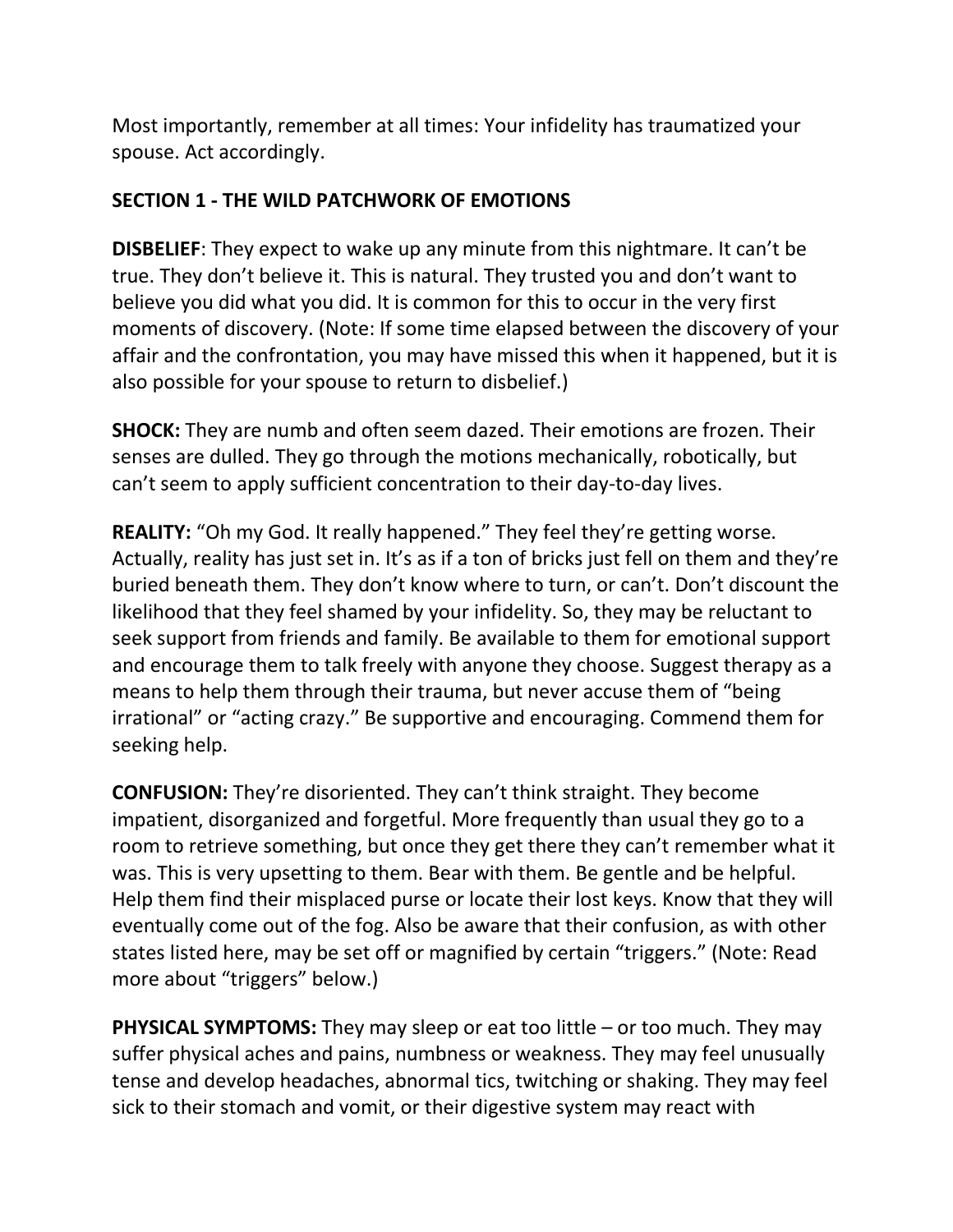constipation or diarrhea. Weight loss is common. Usually the symptoms fade gradually. If these symptoms persist, make sure they check with a doctor to rule out other causes. Encourage them to eat well and to exercise – but don't nag. You might instead take control of their diet by preparing healthy, well balanced meals. If you don't cook, take them to restaurants where you know they serve nourishing food and, if necessary, order for them. If they're not exercising, initiate taking long walks together. It's a good way to ease them into a healthy exercise regimen, which is always a good stress reliever, and will provide opportunity for you to begin constructively re-establishing your "couplehood."

**CRYING:** Deep emotions suddenly well up, seeking release as crying, uncontrollable sobbing and even screaming out loud. Allow them their time for tears. They can help. So can you. When they cry, give them your shoulder. Hug them. Help them through it by gently encouraging them, to "get it all out." Be certain to verbalize your remorse for causing their pain. They need to hear this from you. (Note: Right now, genuine, complete and repeated apologies are the best "general use" tool you have in your repair kit. That is why you'll see many more references below. Read "Apologize" in Section 2.)

**SELF-CONTROL:** They control their emotions to fulfill their responsibilities, or to simply rest from the pain. Self-control can shape and give rhythm to their grieving, but be on the lookout for constant and rigid self-control. It can block healing. They need to reduce their emotional pressure to regain equilibrium. Allow them to vent when it happens. Be aware: Too much self-control means they are storing up much anger and will release it powerfully, like floodwaters breaking through a dam. So don't be alarmed if they suddenly lash out at you, your affair partner, or even themselves. Understand that the release of anger is necessary to heal. Though it may not feel this way to you when it happens, it's beneficial.

**NEED TO KNOW:** They will ask lots of questions. Their curiosity may be insatiable or it may be limited. Different people have different needs and tolerances for information, but they need information to process their trauma, move through it, and move past it.

Let them set the agenda. Whenever they ask a question, whatever they ask, answer honestly and sufficiently. Refusing to answer gives the appearance that you're still keeping them in the dark, that you still have something to hide. Do not hold anything back. If they discover later that you omitted or hid details, or if the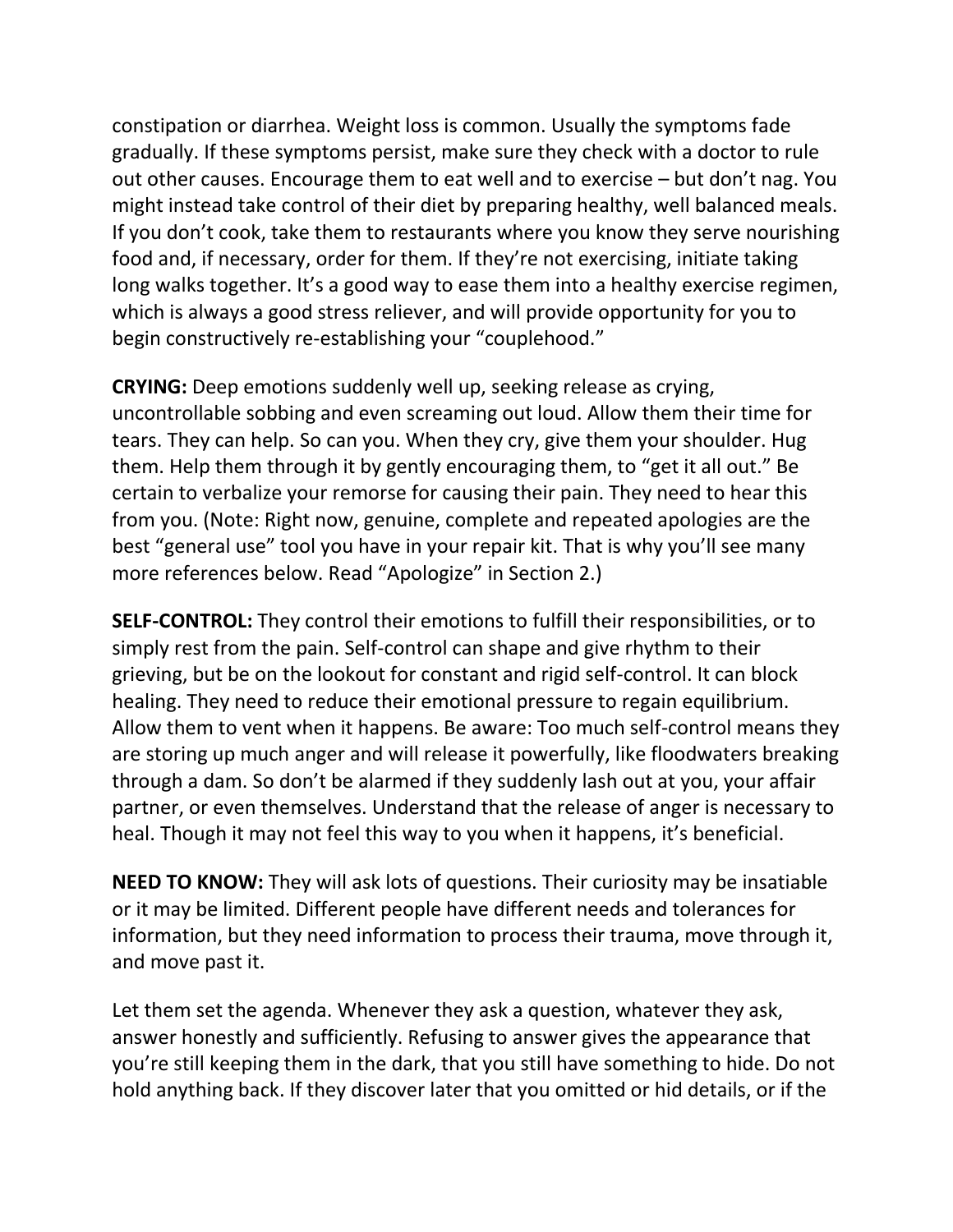facts they discover don't match the story you tell, they'll feel betrayed once again. Follow the delivery of each new piece of hurtful information with an apology, and soothe them with another promise that you'll never again be unfaithful.

**WHY:** They ask, "Why did you do this?" They may or may not expect an answer, but they ask repeatedly. If they do want an answer, provide it – and answer honestly. Even if the question is rhetorical, be aware that the question itself, rhetorical or not, is a cry of pain. And each time they feel pain, it should be answered with another apology. (I can't stress enough how important this is.) Be aware: Even if they are not verbalizing this to you, they are still silently asking the question "Why?" over and over and over again.

**INJUSTICE:** They feel it's all so unfair. You invited danger, you took the risk, but they suffered injury. They want justice and begin to think like a vigilante. They may harbor a secret desire to do harm to you or your affair partner. They may want to get even by having a "revenge affair."

Understand that the aftermath of your unfaithfulness is an agony you have thrust upon them. Meanwhile, despite your betrayal and deceit, and the shame you feel, you and your affair partner may retain fond or even loving memories of your affair. One of my patients described her feelings of injustice this way: "I feel like a rape victim watching helplessly as the jury returns a 'not guilty' verdict. Then, the assailant looks at me, points his finger at me and laughs all the way out of the courtroom. How can this possibly happen?"

A sad truth of infidelity is: It is unfair. Of course, there is no "justice" that can come from this. Betrayed spouses generally settle into this realization on their own, but they need to know that you understand how this plagues them. (Note: Read "Share your feelings of guilt and shame" in Section 2. It explains the best way to help them through their sense of injustice.)

**INADEQUACY:** Their self esteem is shattered. They feel belittled, insignificant, and often even unlovable. Just as you would crumple a piece of scrap paper and toss it in the garbage without a second thought, they feel you crushed them, discarded them, and didn't give them a second thought, either. So, they question their own value. They wonder if you truly love them – or if anyone could. They need to know why you now choose them over your affair partner, even if they don't ask. Make your case convincingly. Be generous, but be genuine. They'll know if you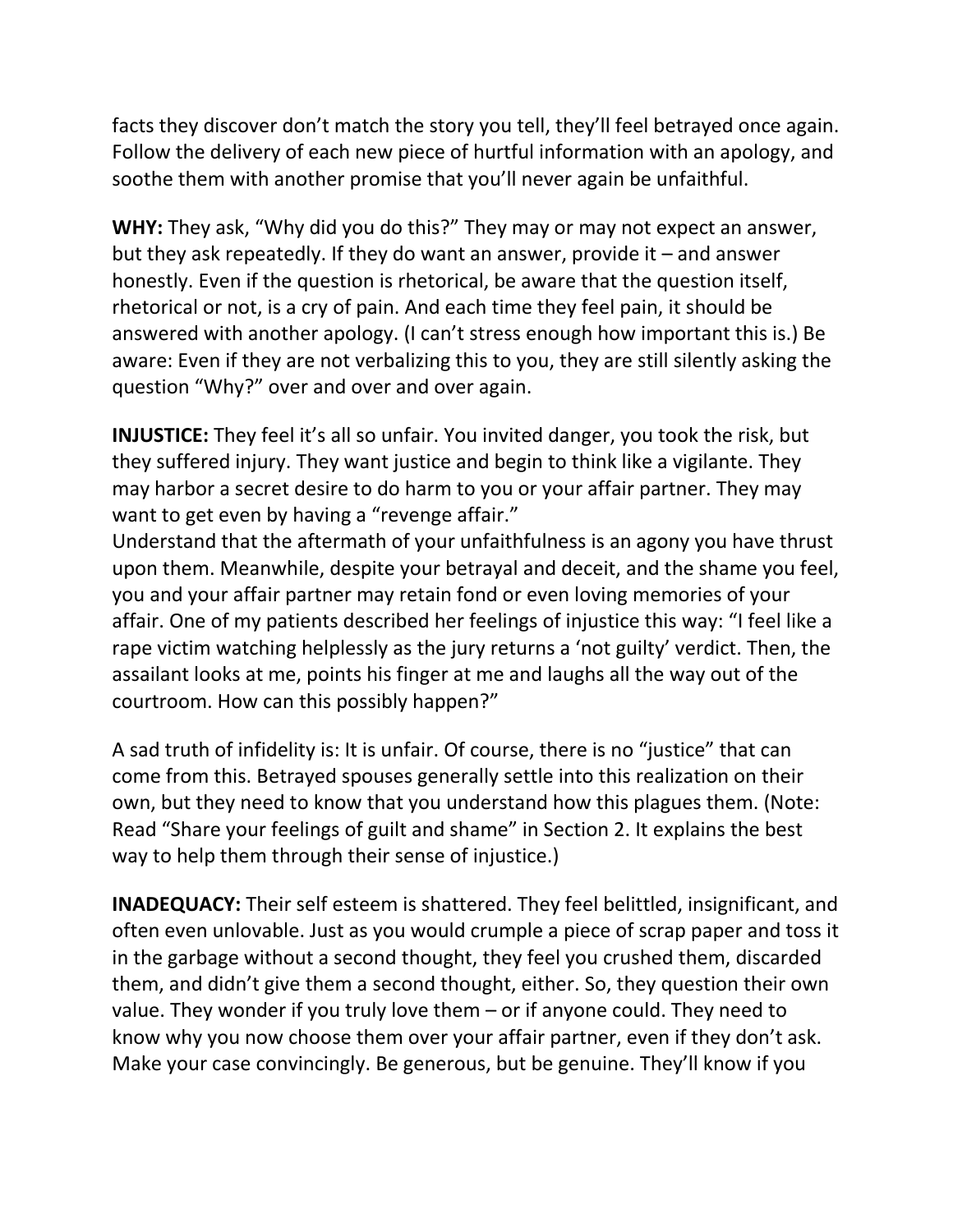aren't, and false flattery for the purpose of mere appeasement will only hurt them more.

**REPEATING:** Over and over again, they review the story, thinking the same thoughts. Do not attempt to stop them. Repeating helps them to absorb and process the painful reality. You can help them get through it by answering all their questions truthfully and filling in all the gaps for them. The more they know – the more they can repeat the complete story – the faster they process it, accept it and begin to heal. If the story remains incomplete or significant gaps are filled in later, they may have to start the process all over again.

**IDEALIZING:** Sometimes they remember only good memories, as if their time with you was perfect. They long to live in the past, before the affair came along and "messed it up." Assure them that you, too, remember the good times, and want things to be good again. Remind them that you want an even better future, that you are willing to work at it, and, most importantly, that you want your future with them – and not your affair partner.

**FRUSTRATION:** Their past fulfillments are gone. They haven't found new ones yet and don't seem interested in finding any. They feel they're not coping with grief "right" or they feel they should be healing faster. They don't understand why the pain returns again and again. They wonder if they will ever recover and feel better. You can help them by verbalizing what they need to hear even if you don't or can't fully understand it yourself. Be empathetic and assure them that under the circumstances they're doing okay. Remember that despite how much you have hurt them, you are still the one they chose as their life partner, for better or for worse. You may still be their closest confidante. As incongruous as it may seem, don't be surprised if they choose to confide in you over others.

**BITTERNESS:** Feelings of resentment and hatred toward you and your paramour are to be expected. Don't be surprised if they redirect much of the anger that's really meant for you toward your paramour. This is natural. It's actually a way of protecting their love for you during the early stages. By restricting their anger toward you, they allow it to be time-released, and only in smaller, more manageable amounts. Expect their anger to surface periodically, and give them plenty of time to work through it so they can eventually let go of it. Understand that until they've worked through and exhausted their anger, they cannot heal.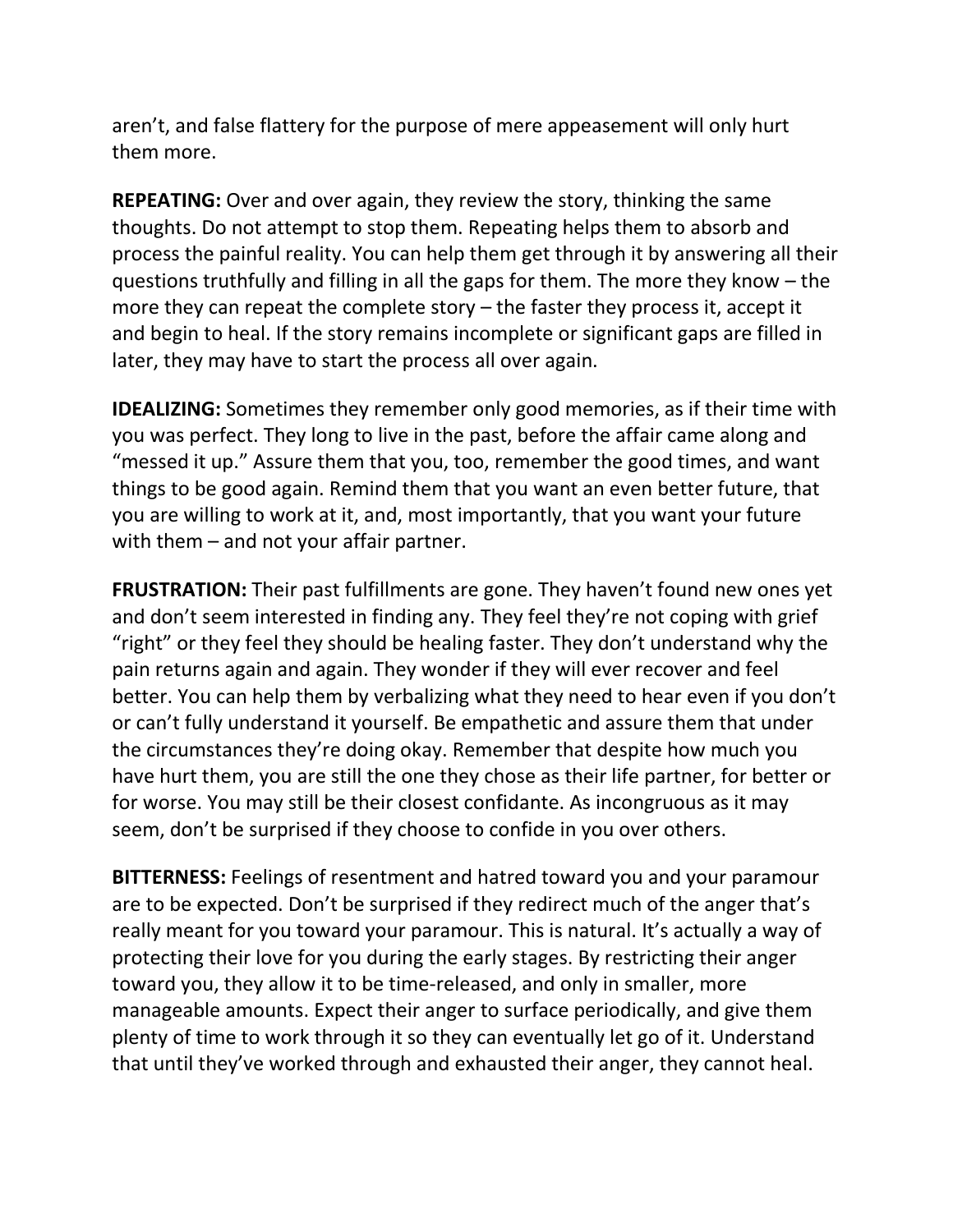**WAITING:** The initial struggle is waning, but their zest for life has not returned. They are in limbo, they are exhausted and uncertain. Indeed, life seems flat and uninteresting. They are unenthused about socializing, perhaps reluctant, and they are unable to plan activities for themselves. Help them by finding ways to stimulate them. Plan activities for them around things that hold their interest and bring joy back into their life.

**EMOTIONS IN CONFLICT:** This is one of the most difficult manifestations because there is so much going on at the same time and their feelings do not always synchronize with reality. The most succinct description was provided by the late Shirley Glass, PhD: "One of the ironies of healing from infidelity is that the perpetrator must become the healer. This means that betrayed partners are vulnerable because the person they are most likely to turn to in times of trouble is precisely the source of their danger." The inherent conflict for a betrayed spouse is obvious, but Dr. Glass also recognized how difficult this balancing act can be for a repentant adulterer: "On the other hand, [unfaithful] partners sometimes find it hard to stay engaged with their spouses when they know they are the source of such intense pain." The key, of course, is to stay engaged nonetheless. Be supportive and remorseful, and above all… keep talking.

**TRIGGERS:** Particular dates, places, items and activities can bring back their pain as intensely as ever. It feels like they're caught in a loop as they relive the trauma. It is emotionally debilitating.

Triggers can cause days and nights of depression, renew anger, and can spark and reignite nightmares, which may make them fear sleeping. Triggers can cause them to question if they will ever again experience life without the anguish. Get rid of all the reminders immediately: Gifts, letters, pictures, cards, emails, clothing… whatever your spouse associates with your affair. Do this with your spouse so they are not left wondering when those triggers may recur. Never cling to anything that bothers your partner. It leaves the impression that your keepsakes and mementos, or any reminders of your affair, are more important to you than they are.

Attend to your partner. Learn what dates, songs, places, etc., are triggers for your partner. Pay attention to your environment: If you hear or see something that you think might be a trigger, assume it is. Each occasion a trigger arises is an appropriate moment for you to communicate a clear and heartfelt message that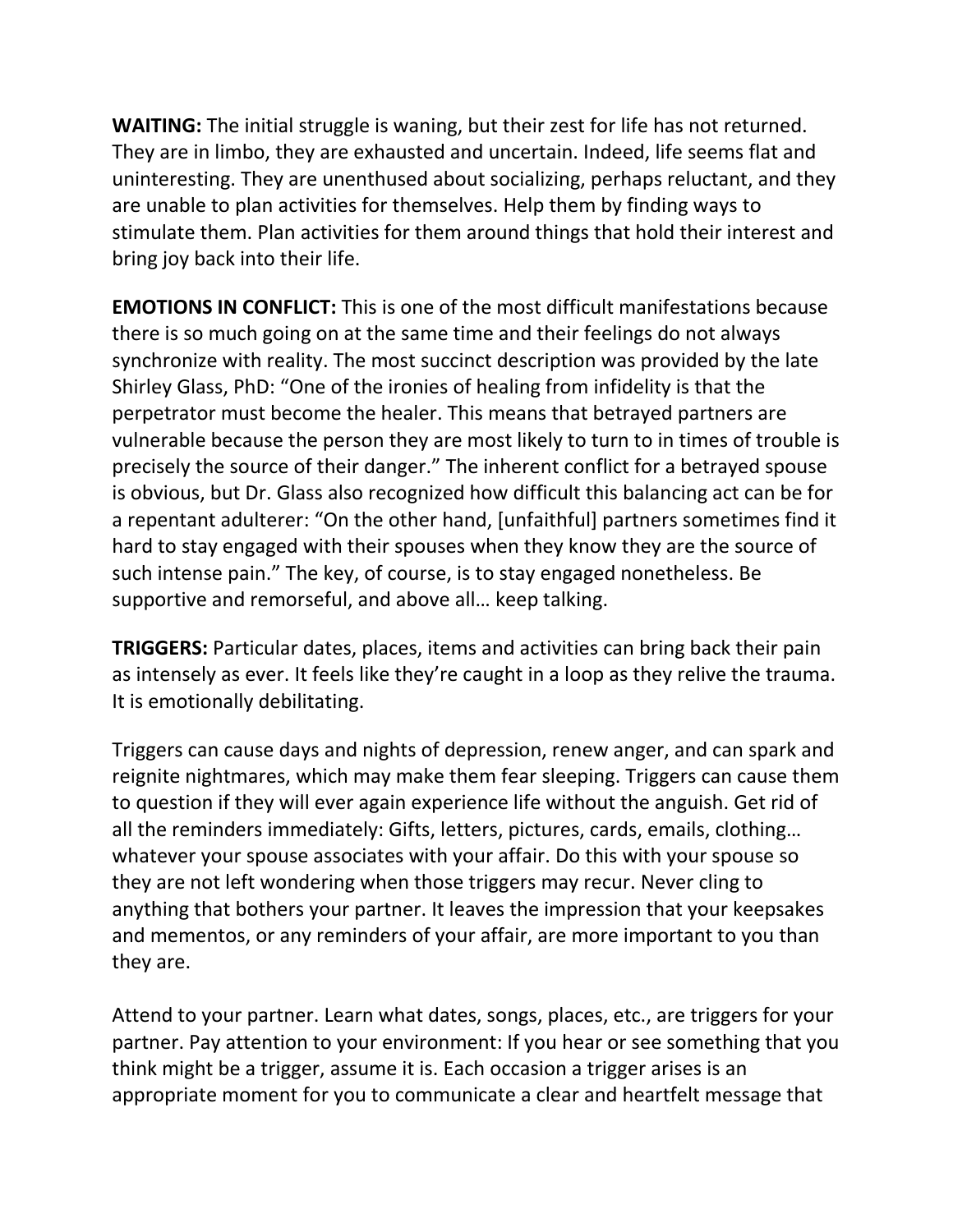you're sorry you acted so selfishly and caused this recurring pain. So again, apologize and let them know how much you love them. The occurrence of a trigger is also a good opportunity to express that you choose them and not your affair partner, which is important for them to hear. If a trigger occurs in public, you can still wrap your arm around your spouse's waist or shoulder, or simply squeeze their hand, but verbalize your apology as soon as you are alone again.

It is very important for you to understand and remember this… Triggers can remain active for their entire life. Don't ever think or insist that enough time has passed that they should be "over it" because another sad truth of infidelity is: Your affair will remain a permanent memory for them, subject to involuntary recall at any time – even decades later. They will NEVER be "over it." They simply learn to deal with it better as they heal, as you earn back their trust, and as you rebuild your relationship – over time.

## **SECTION 2 - WHAT ELSE CAN YOU DO TO EASE THEIR PAIN & RELIEVE THEIR STRESS?**

Make certain you've killed the beast: Your affair must be over, in all respects, completely and forever. You cannot put your marriage in jeopardy ever again. Your spouse has given you a second chance that you probably don't deserve. That may sound harsh, but think about it this way: Despite any marital problems the two of you experienced, you would certainly understand if they divorced you solely because of your adultery. So assume there will not be a third chance and behave accordingly.

This opportunity you have been bestowed is a monumental gift, particularly considering the anguish you caused them. Treat this gift, and your spouse, with care and due respect: No contact means NO CONTACT OF ANY KIND – EVER.

**GET INTO THERAPY:** Most attempts to heal and rebuild after infidelity will fail without the assistance of a qualified therapist. Make certain you both feel comfortable with the therapist. You must trust them and have faith in their methodology. Talk about it: If of you are uncomfortable with your therapist at any time, don't delay – find another. And if need be, yet another. Then stick with it. Save particularly volatile topics for counseling sessions. Your therapist will provide a neutral place and safe means to discuss these subjects constructively. Every so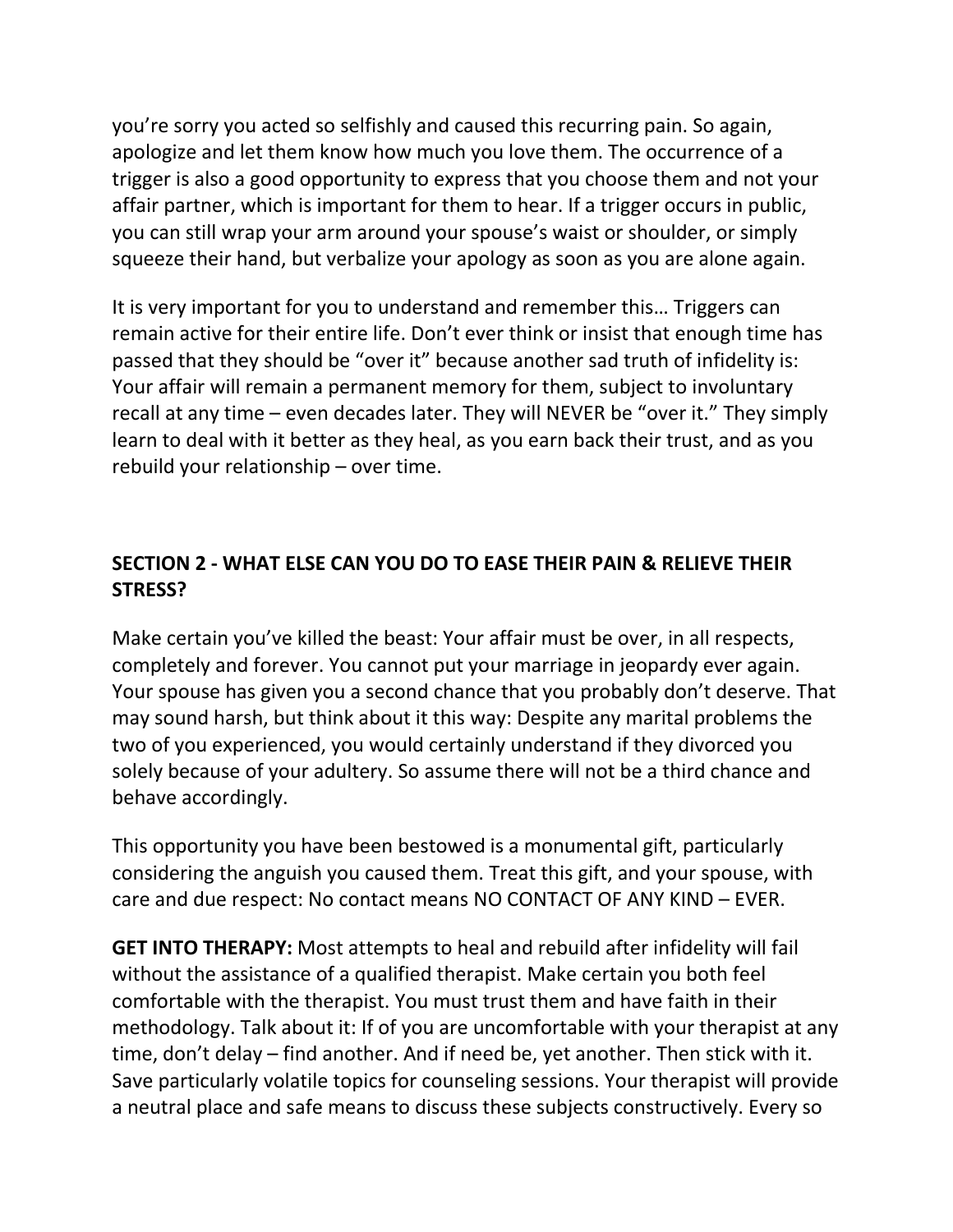often, think back to where you were two or three months earlier. Compare that to where you are now and determine if you're making progress. Progress will be made slowly, not daily or even weekly, so do not perform daily or weekly evaluations. Make the comparative periods long enough to allow a "moderateterm" review rather than "short-term." Expect setbacks or even restarts, and again… stick with it.

**APOLOGIZE:** Actually, that should read: "Apologize, apologize, apologize." You cannot apologize too often, but you can apologize improperly. Apologize genuinely and fully. Betrayed spouses develop a finely calibrated "insincerity radar." A partial or disingenuous apology will feel meaningless, condescending or even insulting, particularly during the months following discovery. Your spouse will feel better if you don't merely say, "I'm sorry." To a betrayed spouse that sounds and feels empty. Try to continue and complete the apology by saying everything that's now salient to your partner: "I'm ashamed I cheated on you and I'm so very sorry. I know that my lying and deceiving you has hurt you enormously. I deeply want to earn back your trust – and I want so much for you to be able, some day, to forgive me." As noted earlier, right now genuine, complete and repeated apologies are the best "general use" tool you have in your repair kit.

**REALIZE YOUR PARTNER WANTS TO FEEL BETTER:** There is so much they have to deal with – pain, anger, disappointment, confusion and despair. Their being, their world, is swirling in a black hole of negative feelings. It's agonizing. They wish it would stop, but they feel powerless to make it go away, which worries them even more. Remember that they can't help it: Just as they didn't choose for this to happen, they don't choose to feel this way. Beyond all the possible feelings described in the section above (and that list may be incomplete in your spouse's case), even if they don't understand them, they do recognize that changes are occurring in themselves – and they are frightened by them. As terrible as it is for you to see their ongoing nightmare, it is far worse to live in it. Periodically assure them that you know they will get better, that you are willing to do everything necessary for them to heal and to make your marriage work. Reassure them that you are with them for the duration – no matter how long it takes – and that you intend to spend the rest of your life with them.

**HIDE NOTHING, OPEN EVERYTHING:** While they're greatly angered and hurt that you were emotionally and/or sexually involved with another person, they are even more devastated by your secret life, your lies and deception. They feel no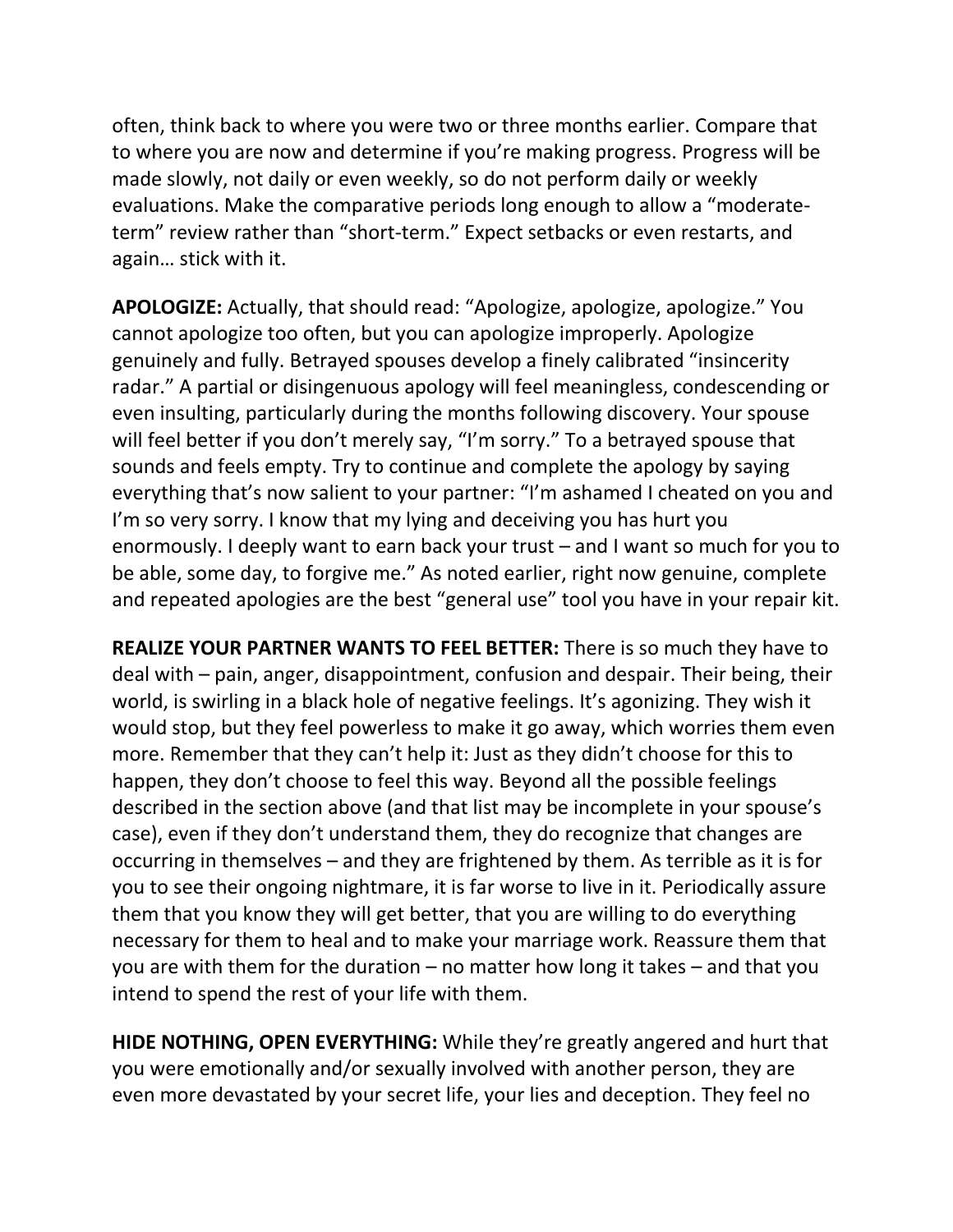trust in you right now – and they're 100% justified. If ever there was someone in the world they felt they could trust, it was you – until now. Now, they have difficulty believing anything you say. They are driven to check up on everything. Let them. Better still, help them. Overload them with access. The era of "covering your tracks" must end and be supplanted by total and voluntary transparency.

You must dismantle and remove every vestige of secrecy. Offer your spouse the passwords to your email accounts – yes, even the secret one they still don't know about. Let them bring in the mail. If you receive a letter, card or email from your paramour, let your spouse open it. If you receive a voice or text message on your cell phone, let them retrieve it and delete it. If your friends provided alibis for you, end those friendships. Do not change your phone bill to a less detailed version or delete your browser history. Provide your spouse with your credit card bills, bank account statements, cell phone bills and anything else you think they might wish to check. Immediately tell them if you hear from or accidentally run into your affair partner. Tell them where you are going, when you'll be home, and be on time. If your plans change, notify them immediately.

The more willing you are to be transparent, the more honesty and openness they see and feel, the more "trust chits" you'll earn. Replacing your previously secret life with complete openness is the fastest and most effective way to promote trust, even if it feels unfair or uncomfortable. Think of this as the "reverse image" of your affair: Your affair was about you selfishly making yourself feel good. Now, rebuilding trust is about selflessly making your partner feel safe with you – and you were certainly unfair to them. Keep in mind that eventually they will trust you again, but you must earn it and it will take time.

**SPEND LOTS TIME WITH THEM:** Assume that they want your company at all times. The more time you spend in their sight, the more they will feel a sense of safety, if only for that time. There may be times when you feel they're a constant, perhaps even an annoying presence. Just remember that they need to be around you – more than ever. If they need time alone, they'll let you know and you must respect that, too. Knowing where you are and who you are with reduces worry, but expect them to check up on you. Don't take offence when this happens. Instead, welcome the opportunity: Think of each time – and each success – as receiving a check mark in the "Passed the Test" column. The more check marks you earn, the closer you are to being trusted again.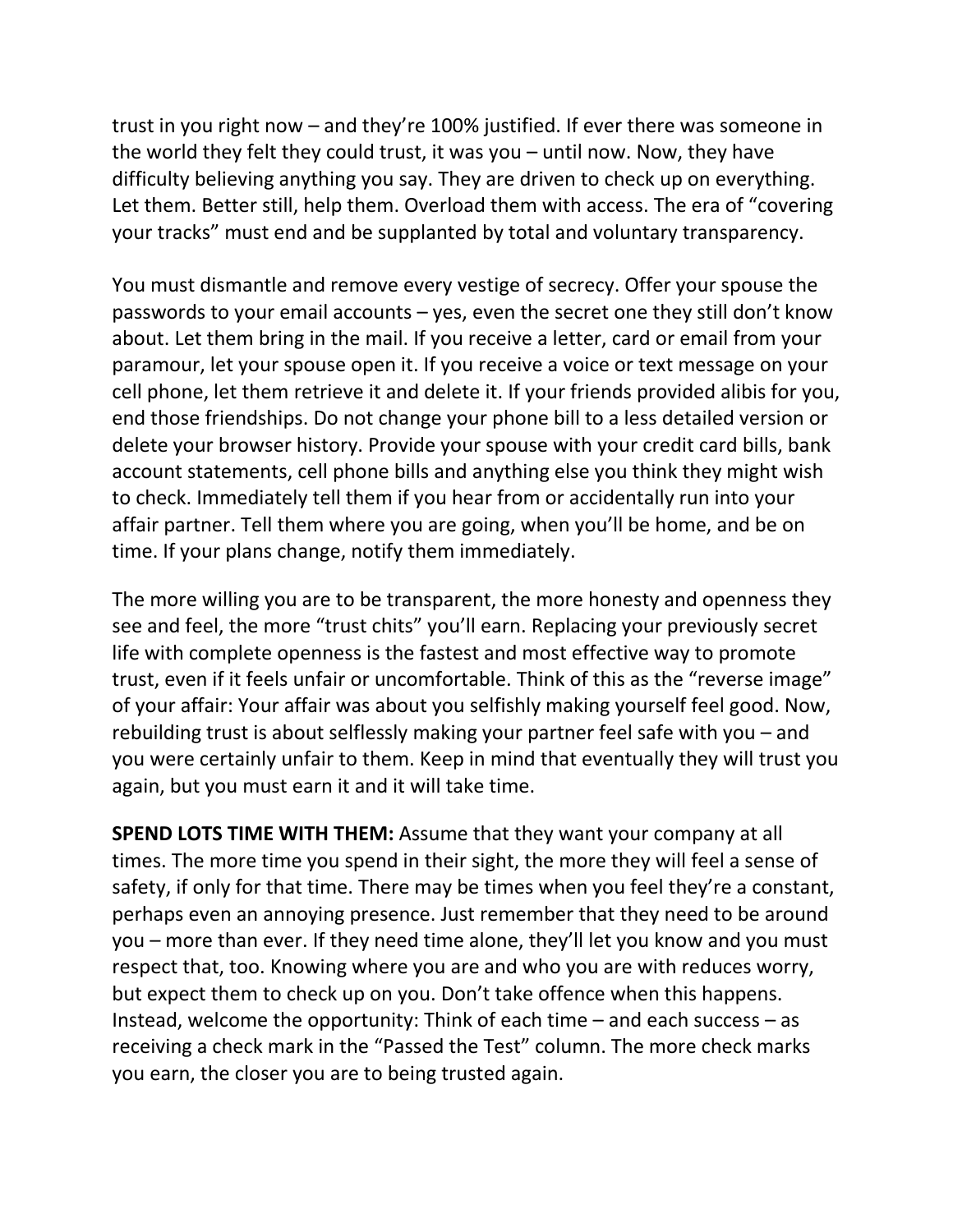**PHYSICAL CONTACT:** They may or may not want to be sexual with you. If not, allow sufficient time for them to get comfortable with the idea of renewed intimacy and let them set the pace. But if so, don't be discouraged if the sex is not optimum. They're likely to be low on confidence and may feel self-conscious or inept. They may even act clumsily. This can be offset by lots of simple, soothing physical gestures such as hugging them, stroking them softly and providing kisses. You might try surprising them sexually. Try something new. Choose moments when they don't expect it  $-$  it can feel fresh again. On the other hand, don't be surprised if their sexual appetite and arousal is unusually heightened as some partners experience what's called 'Hysterical Bonding.' Also be aware that during lovemaking they may suffer intrusive thoughts or mental images of you and your affair partner, so they may suddenly shut down or even burst into tears. Again, apologize for making them feel this way. Express that you choose them – and not your affair partner. Reassure them by emphasizing that they are the only one you truly want.

**SHARE YOUR FEELINGS OF GUILT AND SHAME:** If you exhibit no shame or guilt for hurting them, they'll wonder if you're truly capable of being sensitive, caring or even feeling. They may see you as callous and self-absorbed, and question if it's really worth another try with you. But if you're like most people who have badly hurt someone you truly love, then you certainly feel shame and guilt, though verbalizing it may be hard for you. Of course, some people do find it difficult to express these feelings, but try. You'll find it provides a great sense of relief to share this with your partner. Moreover, do not fail to realize is how vitally important it is for your partner to hear it, to feel it, to see it in your eyes. It's a building block in the reconstruction of trust and the repair of your marriage. Do not underestimate the power of satisfying their need to know that you are disappointed in yourself. Your opening up about this will help them feel secure again, help them to heal, and help you heal, too.

**LET THEM KNOW YOU ARE HAPPY WITH YOUR CHOICE TO RECOMMIT:** You probably think this is obvious, but to your betrayed partner, precious little is obvious anymore. They will wonder about this. Do not make them guess, and do not make them ask. Just tell them. If it doesn't seem to come naturally at first, it may help if every now and then, you ask yourself, "If they had betrayed me this way, would I still be here?" (Most of us would answer, "No," even if we can't imagine being in that position.) When people give second chances to others, they really want to know that it's meaningful to, and appreciated by, the recipient. So,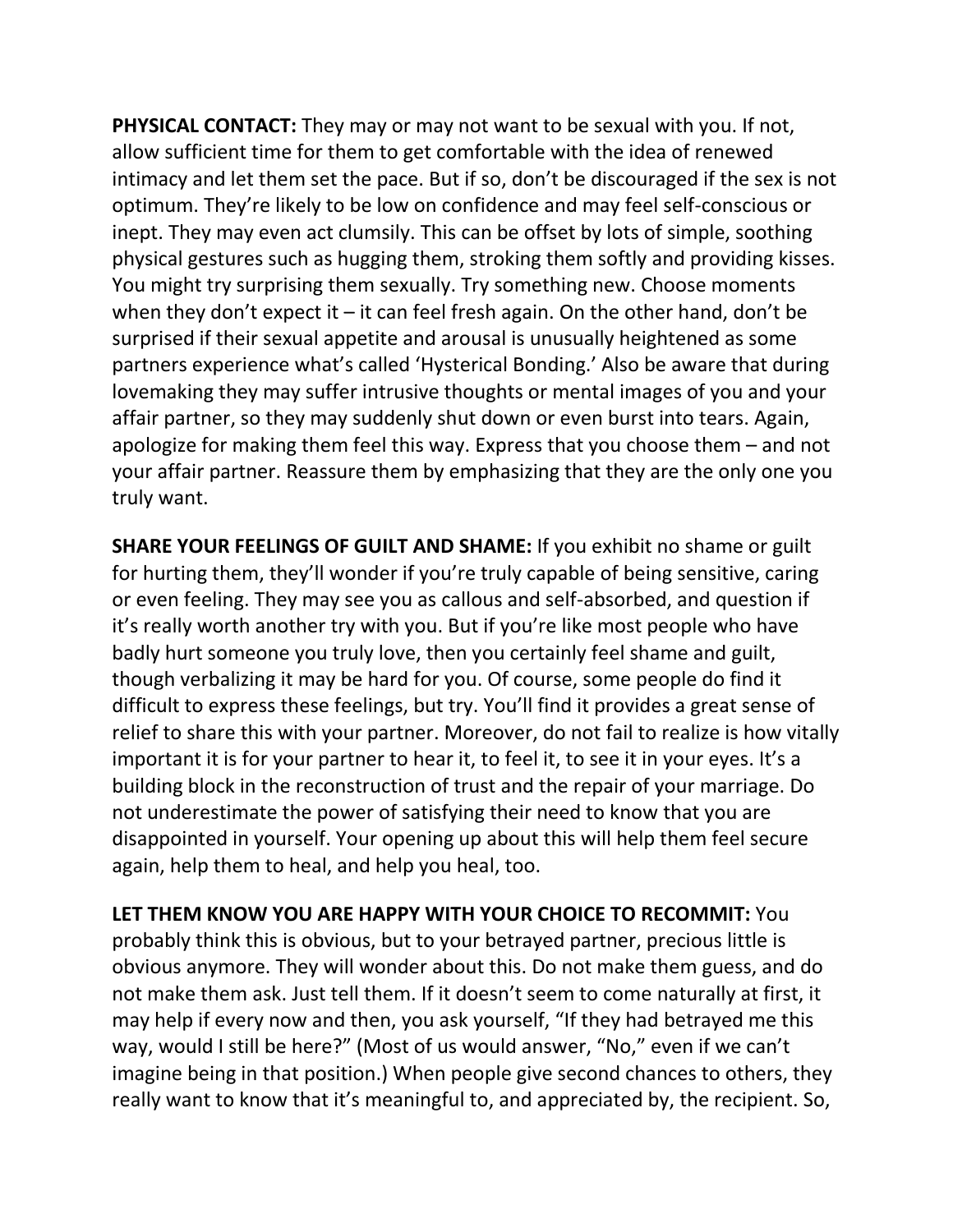express your thanks. Tell them how grateful you are for the opportunity to repair the damage you've done and rebuild your marriage. You'll be surprised how much this simple, heartfelt act of gratitude will mean to them, and how it helps to reestablish the bond between you.

**HERE'S A GREAT TIP:** You will find it's particularly meaningful to them when they're obviously feeling low, but they're locked in silence and aren't expressing it to you. Just imagine… In their moments of unspoken loneliness or despair, you walk up to them, hug them and say, "I just want you to know how grateful I am that you're giving me a second chance. Thank you so much. I love you more than ever for this. I've been feeling so ashamed of what I did and how much pain I caused you. I want you to know that I'll never do anything to hurt you like this – ever again. I know I broke your heart and it torments me. I want you to know your heart is safe with me again."

These are beautifully comforting words, particularly when they're delivered at such a perfect moment. You can memorize the quote, modify it, or use your own words, whatever is most comfortable for you. The key is to include, in no particular order, all six of these components:

- A statement of gratitude.
- An expression of your love.
- An acknowledgment of your spouse's pain.
- An admission that you caused their pain.
- An expression of your sense of shame.
- A promise that it will never happen again

Unfaithful spouses I've counseled often report that this most welcome surprise is the best thing they did to lift their partner's spirits – as well as their own.

## **SECTION 3 - SO WHAT ARE THE NEXT STAGES, AFTER THEY WORK THROUGH ALL THEIR GRIEF, PAIN AND STRESS?**